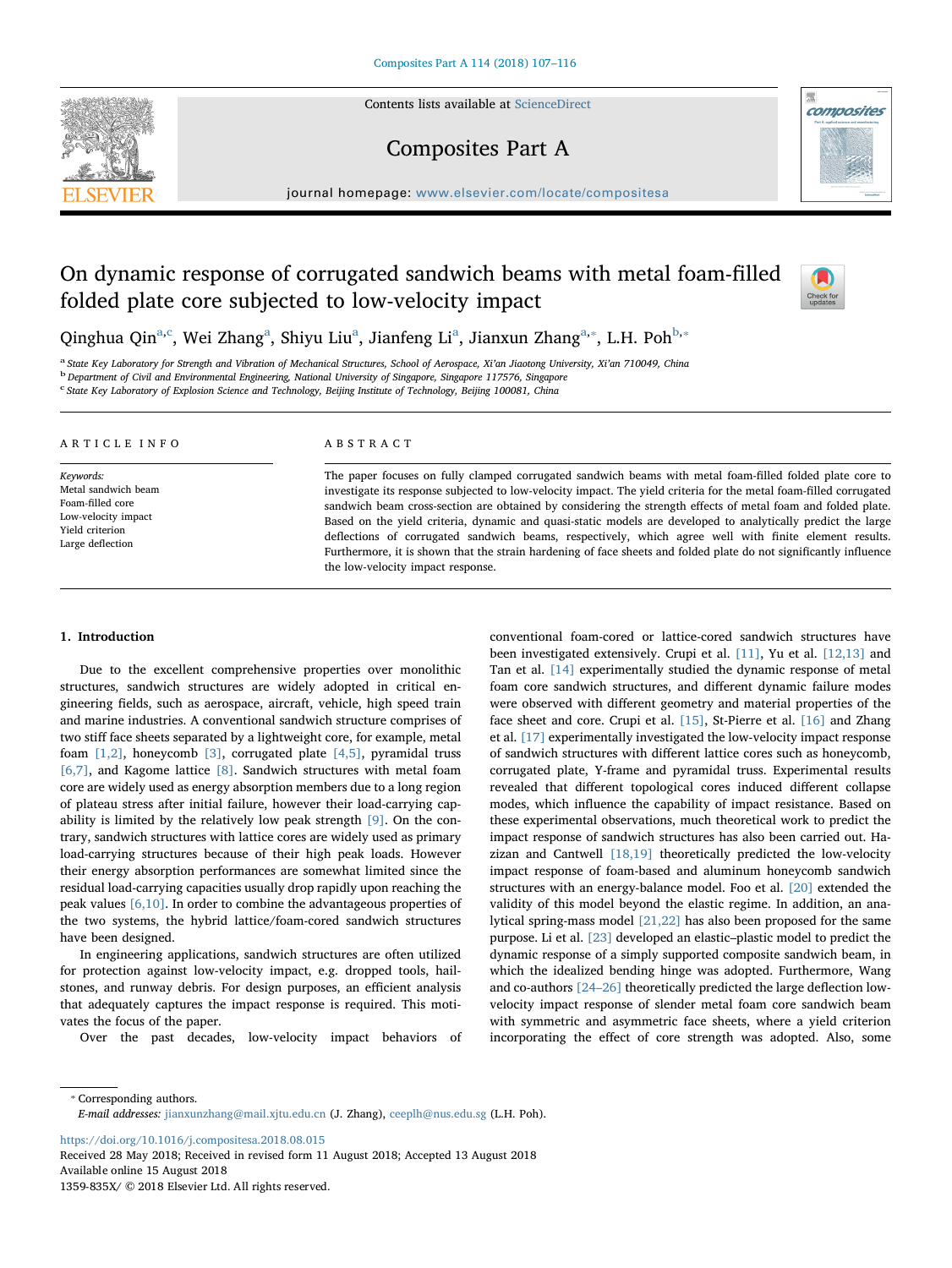interesting conclusions were reported based on the numerical simulations of sandwich structures under low-velocity impact [\[20,27,28\]](#page--1-13).

Similar work has also been done on the impact behavior of hybrid lattice/foam-cored sandwich structures. Yazici et al. [\[29\]](#page--1-17) experimentally and numerically investigated the blast resistance of foam-filled corrugated core steel sandwich structures. It was shown that the addition of foam infill strengthens the performance of sandwich panels against blast. Zhang et al. [\[30\]](#page--1-18) experimentally studied the energy absorption and low velocity impact response of polyurethane foam filled pyramidal lattice core sandwich panels. Compared to sandwich panels with only lattice or foam filled cores, the results suggest that the loadcarrying capacity and energy absorption efficiency of foam filled sandwich panels can exceed the values given by the sum of the two component cores. Zhang et al. [\[31\]](#page--1-19) theoretically investigated the compressive strengths and blast responses of corrugated sandwich plates with unfilled and foam-filled sinusoidal plate core. Therewith, the compressive strengths of unfilled and foam-filled sinusoidal plate cores were derived and a simplified plastic-string model was developed to predict the large deflection blast response. However, to the authors' knowledge, there is little work on the theoretical investigations of lowvelocity impact response of hybrid lattice/foam-cored sandwich structures.

The objective of this work is to investigate low-velocity impact response of fully clamped corrugated sandwich beams with metal foamfilled folded plate core. The paper is organized as follows. In [Section 2](#page-1-0), the problem formulation is presented. In [Section 3,](#page-1-1) the yield criteria of metal foam-filled corrugated sandwich beam cross-section are derived, considering both the effects of metal foam and folded plate. In [Section](#page--1-20) [4](#page--1-20), analytical models for the large deflection responses of the fully clamped corrugated sandwich beams with metal foam-filled folded plate core subjected to low-velocity impact are developed. In [Sections 5](#page--1-21) [and 6](#page--1-21), comparisons between numerical simulations and analytical predictions are performed. Finally, concluding remarks are presented in [Section 7.](#page--1-22)

## <span id="page-1-0"></span>2. Problem formulation

Consider a corrugated sandwich beam of span 2L with metal foamfilled folded plate core fully clamped at its two vertical surfaces. A heavy mass  $G_s$  of initial velocity  $V_I$  struck the beam at a distance  $L_1$  from left support as depicted in [Fig. 1.](#page-1-2) Two identical face sheets, each of thickness *h*, are assumed to be perfectly bonded to the hybrid core of thickness *c* comprising of folded plates and filled metal foam. Sketches of corrugated sandwich beam, half unit cell of unfilled and metal foamfilled sandwich beams are provided in [Fig. 2](#page-1-3), respectively. The width of half unit cell is denoted as *b*, the thickness and angle of inclination of the folded plate are  $b_c$  and  $\theta$ , and the densities of face sheets, folded

<span id="page-1-3"></span>

Fig. 2. Sketches of corrugated sandwich beams. (a) Metal foam-filled sandwich beam, (b) half unit cell of the unfilled sandwich beam, and (c) half unit cell of the metal foam-filled sandwich beam.

plate and metal foam are  $\rho_f$ ,  $\rho_f$  and  $\rho_c$ , respectively. It is assumed that the face sheets and folded plate obey the rigid-perfectly plastic  $(r-p-p)$ constitutive relation with yield strengths  $\sigma_f$  and  $\sigma_{fc}$ , while the metal foam core follows the rigid-perfectly plastic-locking(r-p-p-l) material with yield strength *σ<sub>c</sub>* and densification strain *ε*<sub>D</sub>, as shown in [Fig. 3.](#page--1-23)

### <span id="page-1-1"></span>3. Yield criterion

Consider a sandwich cross-section shown in [Fig. 4.](#page--1-24) It is assumed that the sandwich cross-section has a fully plastic stress distribution resulting from a combination of a bending moment M and an axial force N. The distance between the plastic neutral surface and the external surface of the bottom face sheet is denoted by  $H = \xi \times (c + 2h)$ , where *ξ* ∈ [0, 1]. Then the axial force *N* and the bending moment *M* can be given by

$$
N = \begin{cases} 2\sigma_f b \left[h - \xi(c + 2h)\right] + (\sigma_{fc} - \sigma_c) \frac{b_c}{\sin \theta} c + \sigma_c bc, & 0 \le \xi \le \frac{h}{c + 2h} \\ \left[(\sigma_{fc} - \sigma_c) \frac{b_c}{\sin \theta} + \sigma_c b\right](c + 2h)(1 - 2\xi), & \frac{h}{c + 2h} \le \xi \le \frac{1}{2} \end{cases}
$$
(1)

and

<span id="page-1-2"></span>

Fig. 1. Sketch of a fully clamped corrugated sandwich beam with metal foam-filled folded plate core struck by a heavy mass with low-velocity.